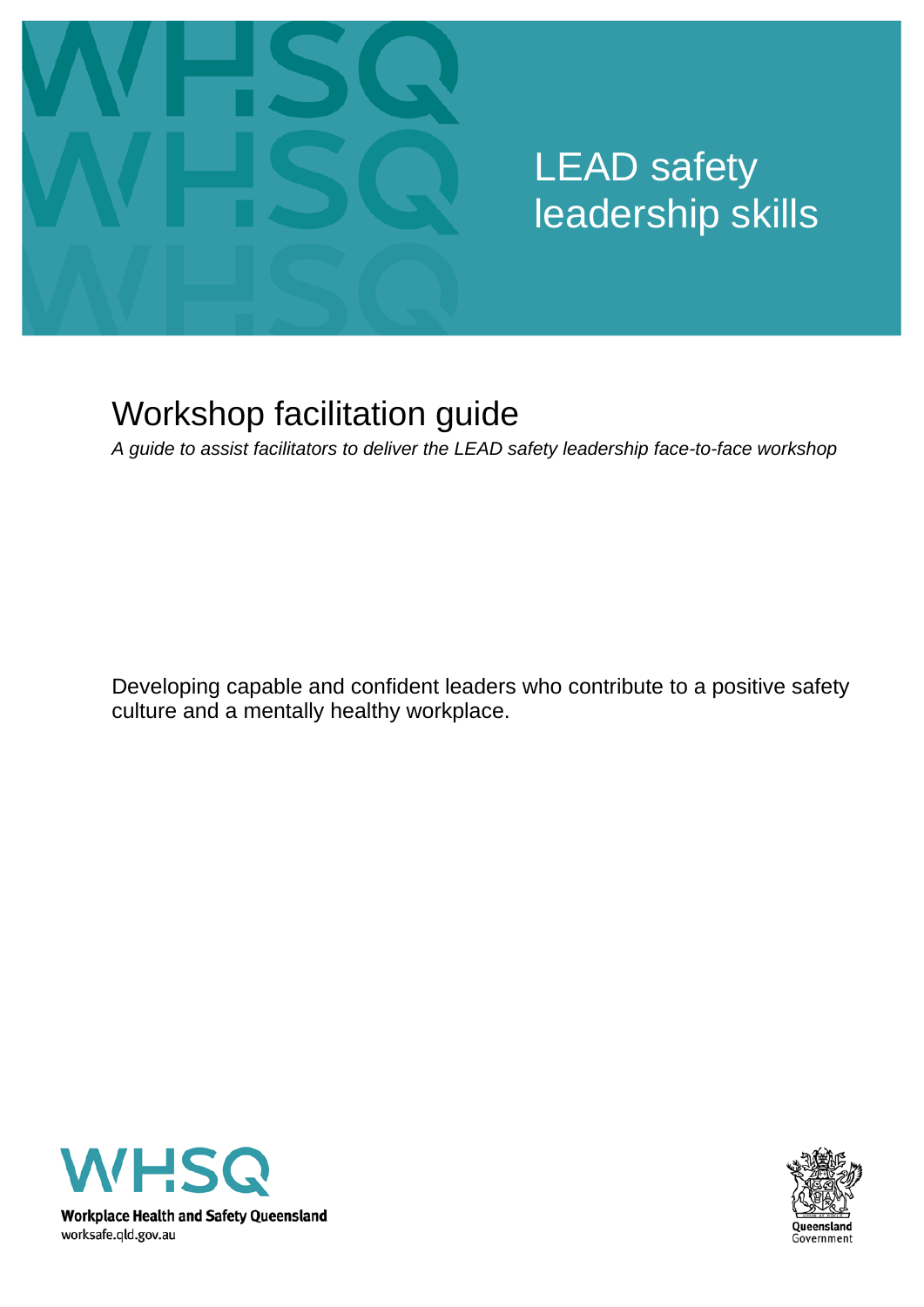| <b>Slide</b>   | <b>Key</b>                                                                                                                                                                                                                                                                                                                                                                                                                                    | <b>Timing</b><br>(Mins) |
|----------------|-----------------------------------------------------------------------------------------------------------------------------------------------------------------------------------------------------------------------------------------------------------------------------------------------------------------------------------------------------------------------------------------------------------------------------------------------|-------------------------|
| 1              | Title page - Welcome<br>$\bullet$<br>Housekeeping (restrooms, water, evacuation procedures)<br>٠<br>Introductions/getting to know you activity (if required)<br>٠                                                                                                                                                                                                                                                                             |                         |
| $\overline{2}$ | Objectives                                                                                                                                                                                                                                                                                                                                                                                                                                    | 1                       |
|                | By the end of today's workshop, you will learn:<br>the concepts of safety leadership, safety climate and safety culture<br>how these concepts are linked to safety performance<br>٠<br>what the LEAD safety leadership model involves<br>$\bullet$<br>how leadership practices are associated with the LEAD model<br>$\bullet$<br>how to identify and implement workplace practices that positively influence<br>$\bullet$<br>safety culture. |                         |
| 3              | What is safety leadership?                                                                                                                                                                                                                                                                                                                                                                                                                    |                         |
|                | Safety leadership is influencing others to adopt health and safety as an<br>important work goal.                                                                                                                                                                                                                                                                                                                                              |                         |
|                | Safety leaders demonstrate their commitment to work health and safety by being<br>actively involved in their business and encouraging and valuing workers'<br>participation.                                                                                                                                                                                                                                                                  |                         |
|                | Safety leaders can exist at all levels of an organisation from senior executives,<br>middle management to informal leaders among workers.                                                                                                                                                                                                                                                                                                     |                         |
|                | Leading by example in the workplace can:<br>help build workers' safety knowledge and motivation<br>increase compliance with safety rules<br>٠<br>encourage proactive safety behaviours.<br>٠                                                                                                                                                                                                                                                  |                         |
| 4              | Safety climate is the perceived value placed on safety in an organisation at a<br>particular point in time. These perceptions and beliefs can be influenced by the<br>attitudes, values, opinions and actions of other workers in an organisation, and<br>can change with time and circumstance.<br>The safety climate is referred to as an organisation's 'mood'.                                                                            |                         |
|                | Example: the safety climate might be raised after putting a new safety procedure<br>in place or after an incident.                                                                                                                                                                                                                                                                                                                            |                         |
|                | Safety culture embodies the value placed on safety and the extent to which<br>people take personal responsibility for safety in an organisation.                                                                                                                                                                                                                                                                                              |                         |
|                | Safety culture is often described as the 'personality' of an organisation, as it is a<br>shared value of safety.                                                                                                                                                                                                                                                                                                                              |                         |
|                | Example: if that safety climate lasts a long time, it can lead to positive changes<br>in the underlying safety culture.                                                                                                                                                                                                                                                                                                                       |                         |
|                |                                                                                                                                                                                                                                                                                                                                                                                                                                               |                         |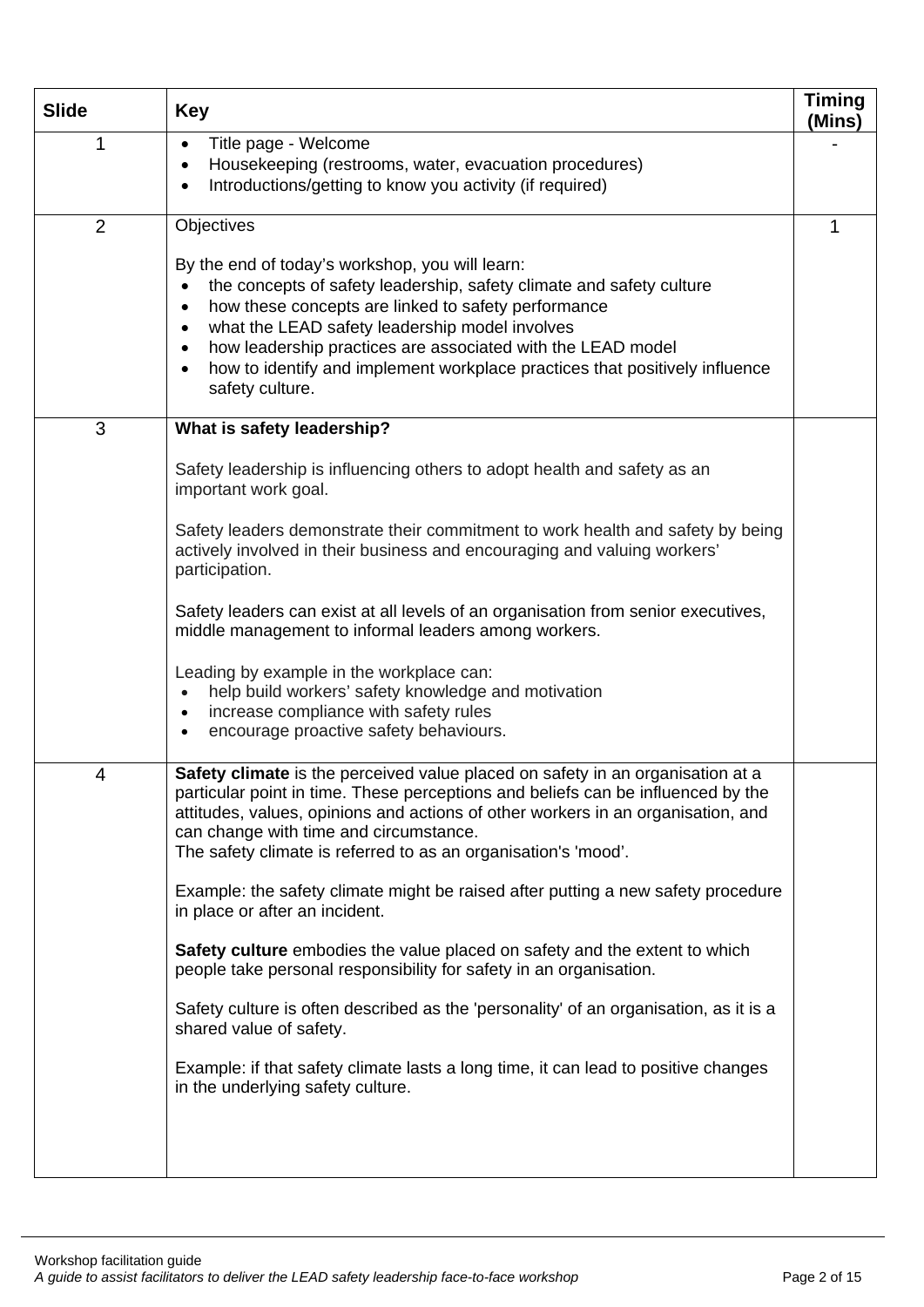| <b>Slide</b> | <b>Key</b>                                                                                                                                                                                                                                                                                                                                                                                                                                                                                                                                                                                   | <b>Timing</b><br>(Mins) |
|--------------|----------------------------------------------------------------------------------------------------------------------------------------------------------------------------------------------------------------------------------------------------------------------------------------------------------------------------------------------------------------------------------------------------------------------------------------------------------------------------------------------------------------------------------------------------------------------------------------------|-------------------------|
| 5            | <b>Putting this all together:</b><br>Strong safety leadership will influence the safety climate and build a positive<br>safety culture within an organisation. This will result in improved worker safety<br>behaviours, leading to improved safety performance.                                                                                                                                                                                                                                                                                                                             |                         |
|              | If safety leaders display a strong commitment to safety, motivate staff and<br>provide a positive example of safety, this will improve the safety climate.                                                                                                                                                                                                                                                                                                                                                                                                                                   |                         |
|              | If safety leaders continue these efforts over time, it will cause workers to<br>reassess and change their beliefs and values about safety which will positively<br>effect safety culture.                                                                                                                                                                                                                                                                                                                                                                                                    |                         |
|              | This improved safety culture then positively influences worker safety<br>performance and/or safety behaviors.                                                                                                                                                                                                                                                                                                                                                                                                                                                                                |                         |
|              | Remember:<br>When we invest in safety leadership, we can start to influence the safety<br>climate.<br>Over the long term we can build a positive safety culture.<br>٠<br>The desired end product is improved worker safety behaviours.<br>$\bullet$                                                                                                                                                                                                                                                                                                                                          |                         |
|              | Note: It all starts with positive, proactive, engaged safety leadership practices - a<br>leader sets the standard for what is expected, valued, and prioritised.                                                                                                                                                                                                                                                                                                                                                                                                                             |                         |
|              | More information on this can be found at:                                                                                                                                                                                                                                                                                                                                                                                                                                                                                                                                                    |                         |
|              | https://www.worksafe.gld.gov.au/ data/assets/pdf file/0013/20803/safety-<br>culture-climate-leadership.pdf                                                                                                                                                                                                                                                                                                                                                                                                                                                                                   |                         |
| 6            | The LEAD Model:<br>was developed by the Accelerated Learning Laboratory at the University of<br>Western Australia and underpins the workbook, describing the specific skills<br>required by frontline safety leaders.<br>brings together many different theories of safety leadership into one<br>practical framework. It provides an evidence-based approach to measuring,<br>understanding and improving safety culture.<br>summarises the different types of safety leadership behaviours that safety<br>$\bullet$<br>leaders need to maintain health and safety in different situations. | $3-5$                   |
|              | L.E.A.D. identifies that an effective safety leader will need to apply the following<br>four leadership skills:                                                                                                                                                                                                                                                                                                                                                                                                                                                                              |                         |
|              | $L -$ Leverage $-$ getting things done<br>$E$ – Energise – pursuing opportunities<br>$A - Adapt - learning from mistakes$<br>$D$ – Defend – managing risks.                                                                                                                                                                                                                                                                                                                                                                                                                                  |                         |
|              | LEAD identifies four control strategies a safety leader can apply to exert<br>influence over workers and maintain effective safety in different environmental<br>conditions (e.g. change, routine work etc.). In different situations, a leader will<br>need to draw on different control strategies to maintain safety because the<br>demands of the situation require a corresponding approach.                                                                                                                                                                                            |                         |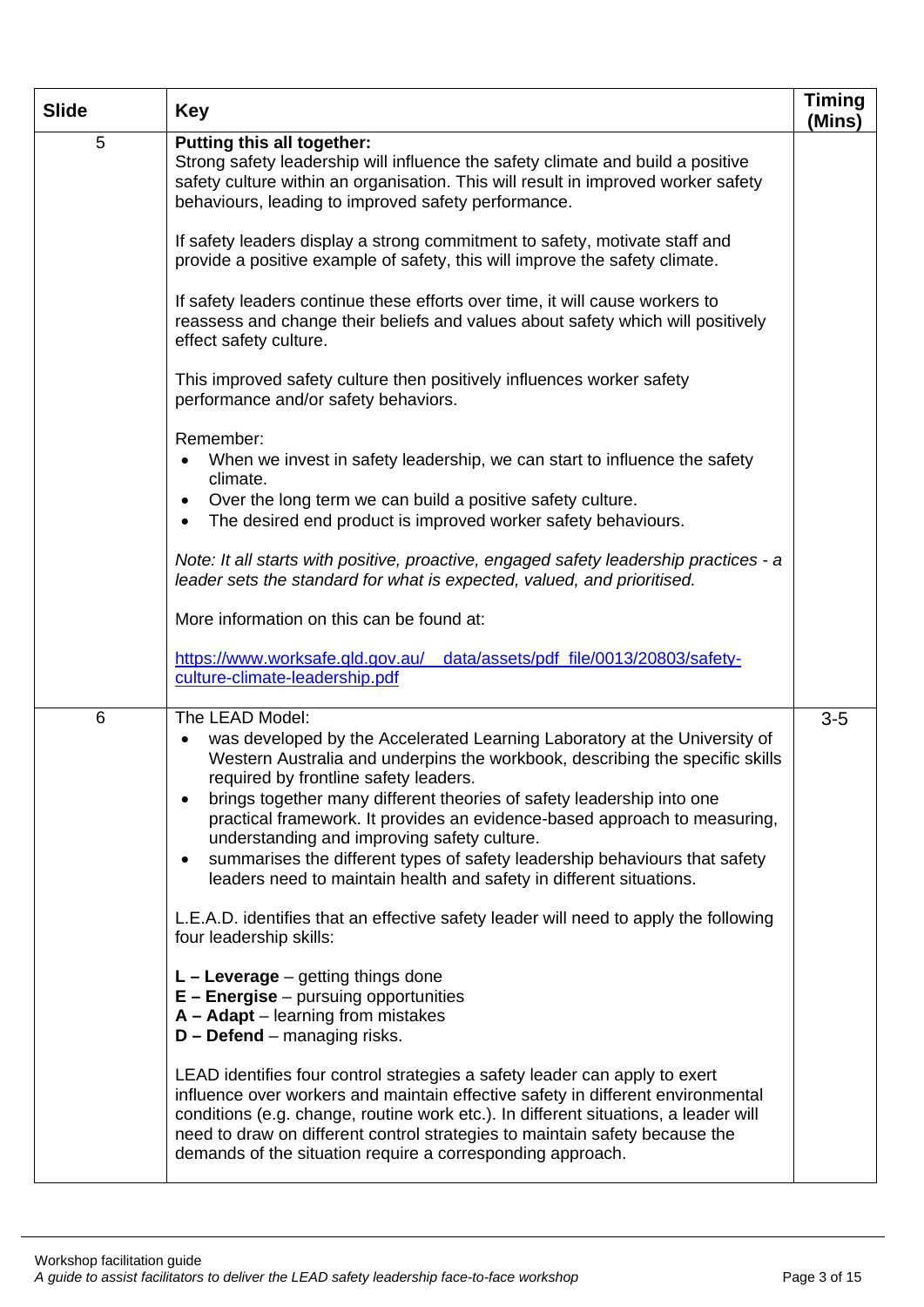| <b>Slide</b>   | <b>Key</b>                                                                                                                                                                                                                                                                                                                                                                                                                                                                                                                                                                                                                                                                                                                                                                                                                                                                                                                                                                                                                                                                                                                                                                                                                                                                                                                                                                                                                                                                                                                                                                                                                                                                                                                                                    | <b>Timing</b><br>(Mins) |
|----------------|---------------------------------------------------------------------------------------------------------------------------------------------------------------------------------------------------------------------------------------------------------------------------------------------------------------------------------------------------------------------------------------------------------------------------------------------------------------------------------------------------------------------------------------------------------------------------------------------------------------------------------------------------------------------------------------------------------------------------------------------------------------------------------------------------------------------------------------------------------------------------------------------------------------------------------------------------------------------------------------------------------------------------------------------------------------------------------------------------------------------------------------------------------------------------------------------------------------------------------------------------------------------------------------------------------------------------------------------------------------------------------------------------------------------------------------------------------------------------------------------------------------------------------------------------------------------------------------------------------------------------------------------------------------------------------------------------------------------------------------------------------------|-------------------------|
|                | These control strategies are:<br>1. Promote: encouraging workers to focus on positive gains and engage in<br>proactive safety behaviour that goes beyond minimum job requirements.<br>2. Prevent: encouraging workers to focus on avoiding losses and engage in<br>mindful or deep compliance behaviour (e.g., thinking carefully about how to<br>apply a risk assessment while doing it).<br>3. Flexibility: encouraging workers to embrace uncertainty and explore new<br>ways of doing things to improve safety or expand the capability to be safe.<br>4. Stability: encouraging workers to reduce or eliminate uncertainty by<br>drawing on established routines and processes that have a demonstrated<br>track record of being effective.<br>The combination of these different leadership skills and control strategies<br>produces the LEAD Model.<br>Importantly, the LEAD Model is dynamic and interactive, meaning that effective<br>safety leaders can switch between and combine different behaviours as the<br>situation requires.<br>Throughout this session we will learn more about each of the four safety<br>leadership skills.<br>Discuss some examples relevant to the workplace. Examples to discuss if<br>participants do not provide their own examples:<br>Senior management provides opportunities for effective, meaningful worker<br>consultation (where workers can raise safety concerns and they are<br>involved in decision making processes for developing solutions).<br>Senior management endorse and provide worker training and professional<br>$\bullet$<br>development in the area of health and safety.<br>Senior management routinely conduct professional development on their<br>$\bullet$<br>legislative duties. |                         |
|                | Middle management treats any workplace incident/mistake/failure as a<br>learning opportunity and don't assign blame to any one worker or group of<br>workers.                                                                                                                                                                                                                                                                                                                                                                                                                                                                                                                                                                                                                                                                                                                                                                                                                                                                                                                                                                                                                                                                                                                                                                                                                                                                                                                                                                                                                                                                                                                                                                                                 |                         |
| $\overline{7}$ | The first safety leadership skill we will explore is Leverage.<br>Leverage focusses on getting things done by providing clarity and fairness in<br>work processes.<br>The way we achieve this is through three elements:<br>1. clarity of goals<br>2. recognition of good performance<br>3. coordinating the work.                                                                                                                                                                                                                                                                                                                                                                                                                                                                                                                                                                                                                                                                                                                                                                                                                                                                                                                                                                                                                                                                                                                                                                                                                                                                                                                                                                                                                                            |                         |
| 8              | The first element of the Leverage skill is clarity. And more specifically clarity<br>around health and safety goals for our team.<br>We will use the SMART goals framework for this.                                                                                                                                                                                                                                                                                                                                                                                                                                                                                                                                                                                                                                                                                                                                                                                                                                                                                                                                                                                                                                                                                                                                                                                                                                                                                                                                                                                                                                                                                                                                                                          |                         |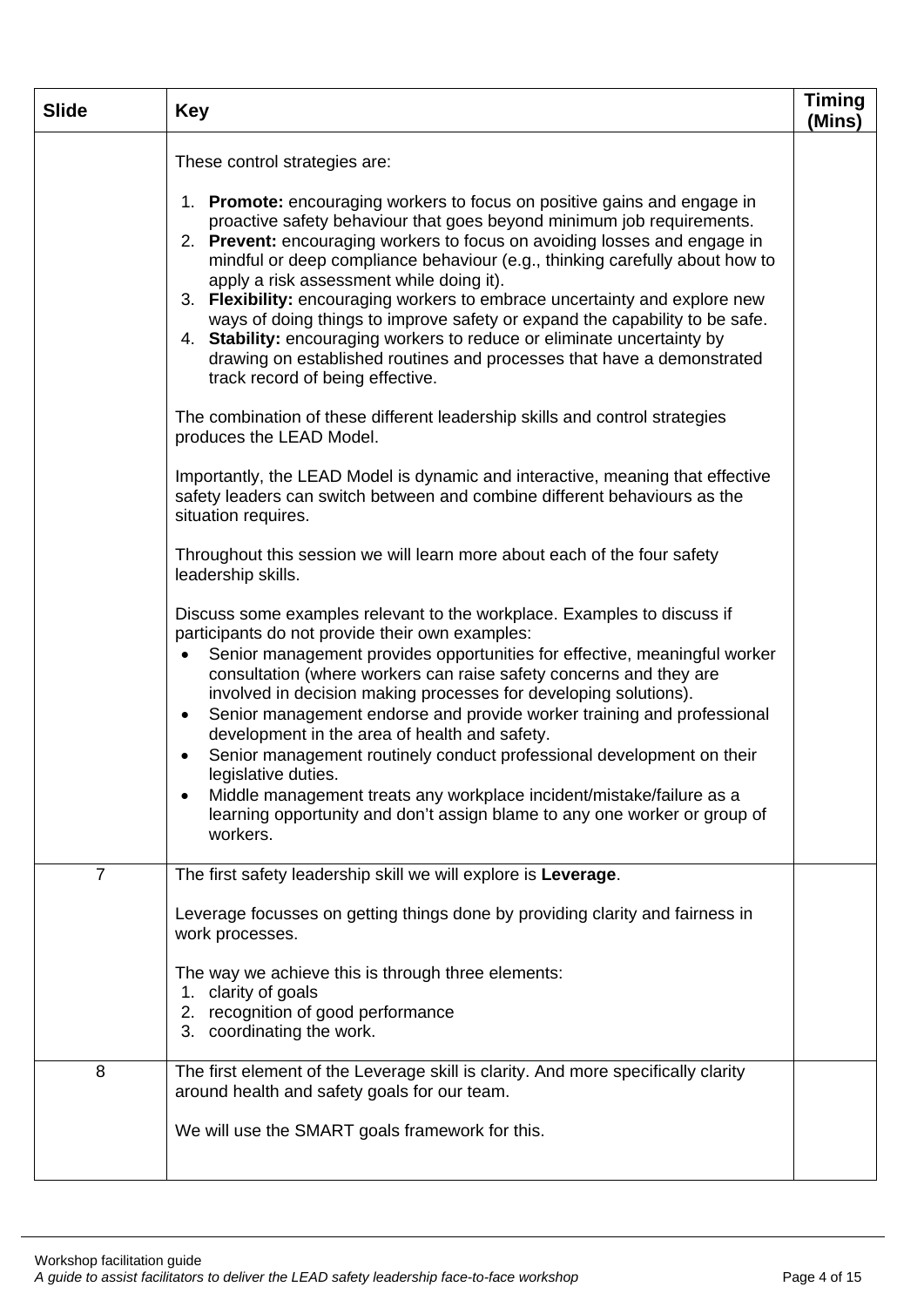| <b>Slide</b> | <b>Key</b>                                                                                                                                                                                                                                                                                                                           | <b>Timing</b><br>(Mins) |
|--------------|--------------------------------------------------------------------------------------------------------------------------------------------------------------------------------------------------------------------------------------------------------------------------------------------------------------------------------------|-------------------------|
|              | $S -$ Smart<br>M - Measurable<br>A - Achievable<br>$R -$ Relevant<br>$T -$ Timely.                                                                                                                                                                                                                                                   |                         |
| 9            | Specific: Goals should be specific enough so that the team knows what they<br>need to do to achieve them. For example, 'zero harm' as a goal doesn't work<br>because it is too high level and vague.                                                                                                                                 |                         |
|              | <b>Measurable:</b> Goals should be able to be tracked and measured, so think about<br>how you can evaluate the team's progress and performance.                                                                                                                                                                                      |                         |
|              | Achievable: Goals should be challenging, but not so difficult that they are<br>outside the reach of the team to achieve.                                                                                                                                                                                                             |                         |
|              | <b>Relevant:</b> The goal should be relevant to the types of work that the team<br>performs, there is no point talking about reducing lost-time injuries with a team<br>who is largely office bound and has a low incident rate.                                                                                                     |                         |
|              | Timely: Goals should have an expiry or time frame in which they should be<br>completed.                                                                                                                                                                                                                                              |                         |
|              | Activity 1.1 of your workbook.<br>List one or two health, safety or wellness goals you would like your team to focus<br>on over the next month. Remember your goals should be SMART - specific,<br>measurable, achievable, relevant and timely.                                                                                      |                         |
| 10           | The second element of the Leverage skill is recognition.                                                                                                                                                                                                                                                                             |                         |
|              | Recognition of an individual or a team is important for health and safety because<br>it reinforces desired behaviours, clarifies what is valued by the organisation, and<br>increases workers' motivation to work safely.                                                                                                            |                         |
|              | Often we forget to recognise our team. In fact, recognition is one of the least-<br>demonstrated safety leadership behaviours according to one survey of over<br>1,500 leaders (Sentis, 2018).                                                                                                                                       |                         |
|              | Recognition builds good safety performance by clarifying what behaviours are<br>valued and rewarded, building confidence to demonstrate the behaviour, and<br>increasing energy or motivation to show it in the future.                                                                                                              |                         |
| 11           | To recognise effectively, include the following:<br>set the context of the scene by describing the situation in which the<br>$\bullet$<br>recognition took place<br>describe the specific achievements or outcomes of the activity<br>٠<br>make sure you link the achievements to specific actions and efforts taken by<br>$\bullet$ |                         |
|              | the person.                                                                                                                                                                                                                                                                                                                          |                         |
|              | Share an example of recognition that resonates with you.                                                                                                                                                                                                                                                                             |                         |
|              | Tips to ensure recognition is carried out effectively include:<br>provide timely feedback – provide it promptly following the behaviour                                                                                                                                                                                              |                         |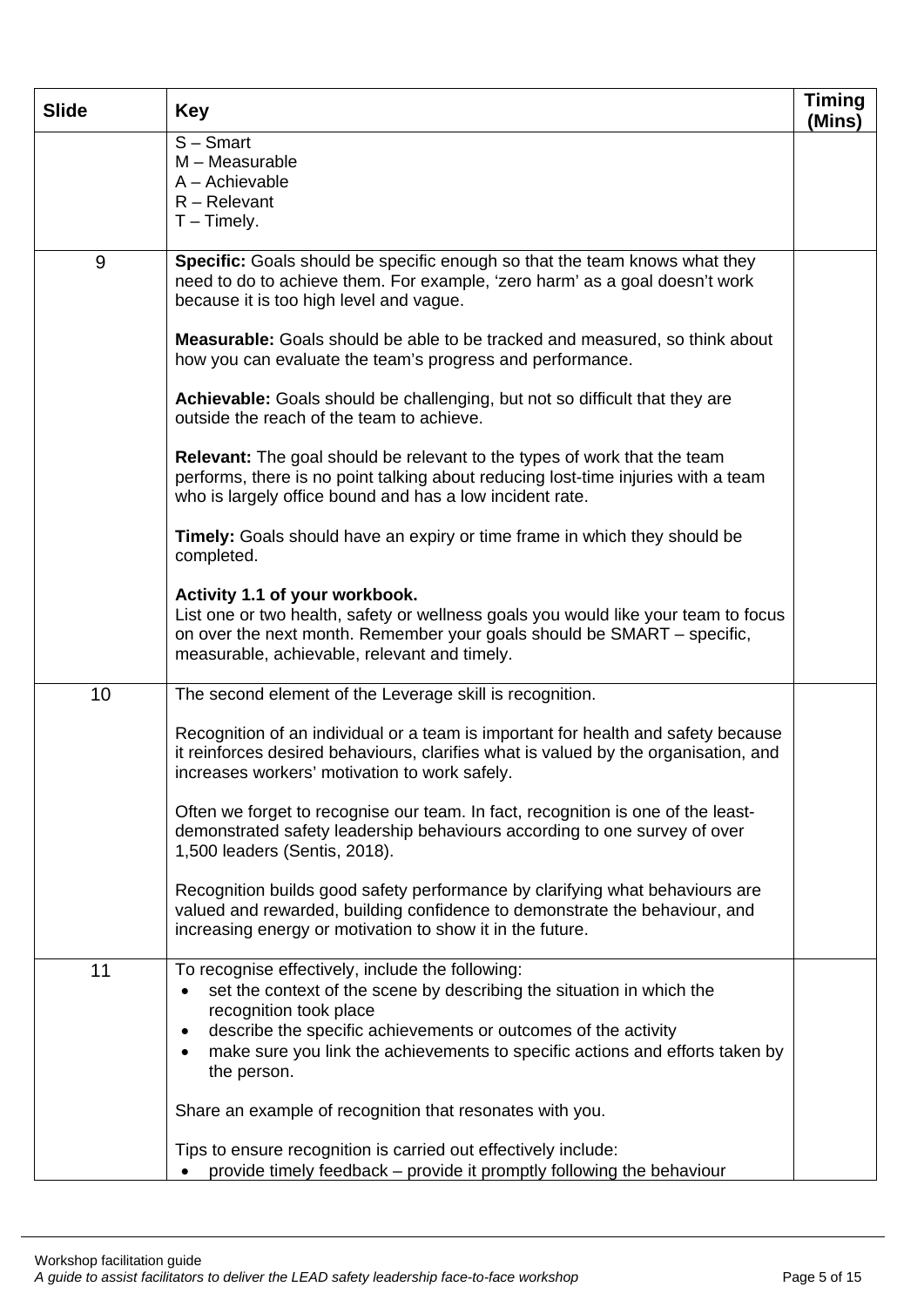| <b>Slide</b> | <b>Key</b>                                                                                                                                                                                                                                                                                                                                                                                                                                                                                                                                                                                                                                                                                                                                                                                                                                                                                                                                                                                                                                                                                                                                                                                                                                                                                                                                                                 | <b>Timing</b><br>(Mins) |
|--------------|----------------------------------------------------------------------------------------------------------------------------------------------------------------------------------------------------------------------------------------------------------------------------------------------------------------------------------------------------------------------------------------------------------------------------------------------------------------------------------------------------------------------------------------------------------------------------------------------------------------------------------------------------------------------------------------------------------------------------------------------------------------------------------------------------------------------------------------------------------------------------------------------------------------------------------------------------------------------------------------------------------------------------------------------------------------------------------------------------------------------------------------------------------------------------------------------------------------------------------------------------------------------------------------------------------------------------------------------------------------------------|-------------------------|
|              | check preferences for recognition - how does the individual prefer to<br>$\bullet$<br>receive praise?<br>recognise leading rather than lagging indicators - whilst both have a place<br>in employee recognition - leading indicators will look forward at future<br>outcomes and events, for example in a safety sense looking at proactive<br>measures rather than focusing on looking back at whether an intended<br>result was achieved or a reactive measure tracking a negative outcome. A<br>leading indicator is a performance driver, a lagging indicator is an outcome<br>measure.<br>Activity 1.2 in your workbook.<br>Pick a health, safety or wellness behaviour that you have observed and want to                                                                                                                                                                                                                                                                                                                                                                                                                                                                                                                                                                                                                                                            |                         |
|              | encourage in your team – how could you provide recognition for the team?                                                                                                                                                                                                                                                                                                                                                                                                                                                                                                                                                                                                                                                                                                                                                                                                                                                                                                                                                                                                                                                                                                                                                                                                                                                                                                   |                         |
| 12           | The last element of the Leverage skill is coordination.<br>Coordination essentially means that work is sequenced and carried out<br>successfully under the pressures and demands of the workplace.                                                                                                                                                                                                                                                                                                                                                                                                                                                                                                                                                                                                                                                                                                                                                                                                                                                                                                                                                                                                                                                                                                                                                                         |                         |
|              | Coordination is essential for good health and safety because it promotes<br>successful achievement of work activities despite variability and uncertainty.                                                                                                                                                                                                                                                                                                                                                                                                                                                                                                                                                                                                                                                                                                                                                                                                                                                                                                                                                                                                                                                                                                                                                                                                                 |                         |
|              | Coordination helps to remove uncertainty from the workplace and provides<br>workers with support they need to complete the job safely.                                                                                                                                                                                                                                                                                                                                                                                                                                                                                                                                                                                                                                                                                                                                                                                                                                                                                                                                                                                                                                                                                                                                                                                                                                     |                         |
| 13           | We can separate coordination into two broad areas - task related coordination<br>and interpersonal related coordination.<br>Task related coordination includes the following considerations:<br>How is the team progressing towards their goals?<br>$\bullet$<br>Is the team maintaining good quality communication throughout the job?<br>$\bullet$<br>Does the team have adequate resources to complete the work?<br>Are there any changes in the environment that the team needs to be aware<br>of?<br>Do you need to correct any unsafe or risky practices that have deviated<br>٠<br>from what is acceptable or expected?<br>Is the team actively supporting each other to complete the job successfully?<br>$\bullet$<br>Interpersonal related coordination includes the following considerations:<br>Have you established ground rules around how the team will deal with and<br>$\bullet$<br>manage conflict?<br>Are you observing for signs of unhelpful conflict and helping the team to<br>$\bullet$<br>problem solve and compromise?<br>Are you motivating and building the team's confidence through the use of<br>positive language?<br>Are you watching for signs of team members venting their emotions onto<br>$\bullet$<br>others and supporting them to take time out to recover from their frustrations<br>and annoyances before returning to the job? |                         |
|              | Activity 1.3 in your workbook.<br>Let's complete the survey and then we can discuss the results.<br>Did you select disagree or strongly disagree for any of the survey statements?                                                                                                                                                                                                                                                                                                                                                                                                                                                                                                                                                                                                                                                                                                                                                                                                                                                                                                                                                                                                                                                                                                                                                                                         |                         |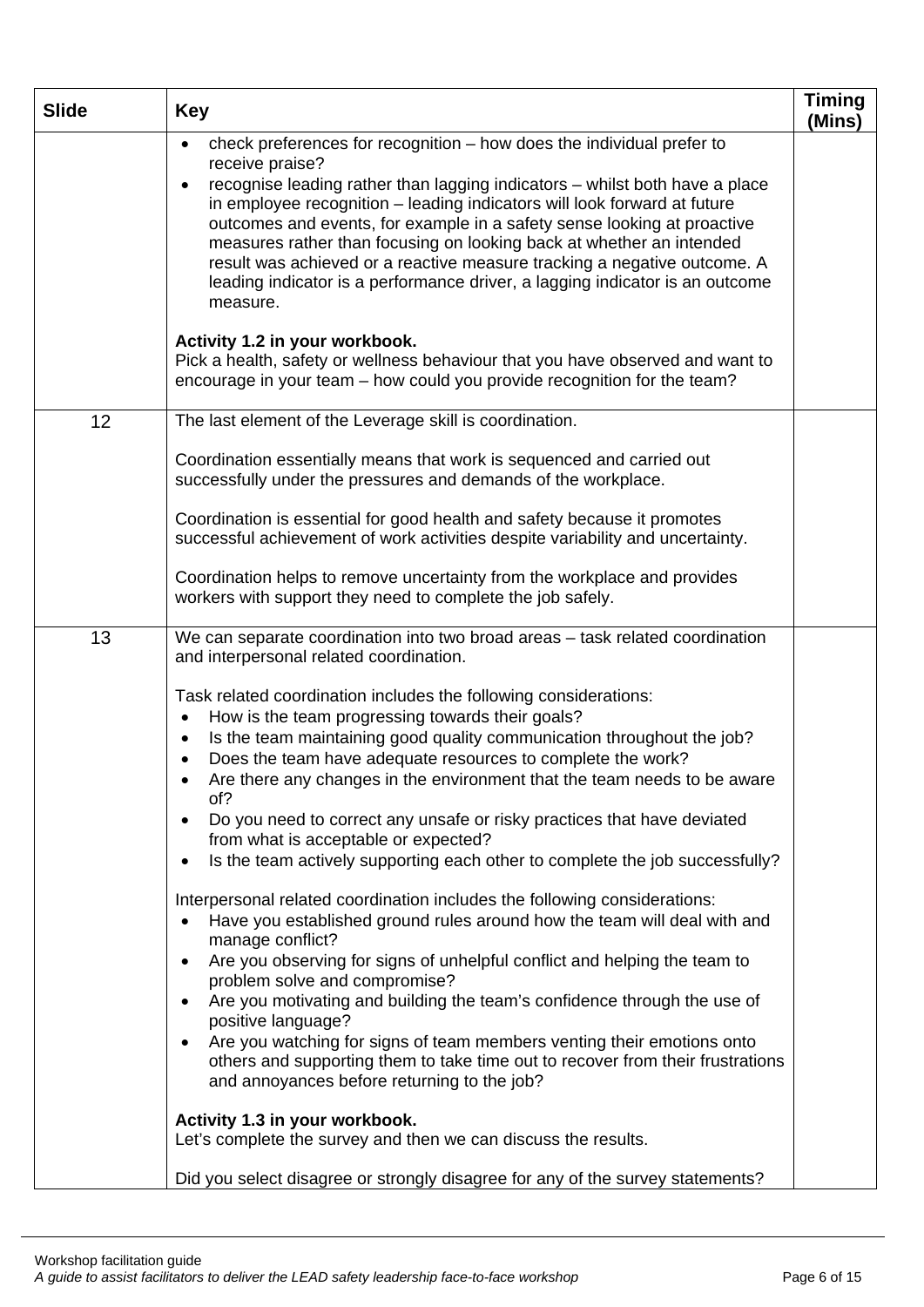| <b>Slide</b> | <b>Key</b>                                                                                                                                                                                                                                                                                                                                         | <b>Timing</b><br>(Mins) |
|--------------|----------------------------------------------------------------------------------------------------------------------------------------------------------------------------------------------------------------------------------------------------------------------------------------------------------------------------------------------------|-------------------------|
|              | If so, explore why this is the case. Think of some coordination activities/actions<br>that could transform these answers to the positive end of the rating scale.                                                                                                                                                                                  |                         |
|              | If you selected neutral for any of these statements, ask yourself why? Is this<br>saying you don't know the answer or that you neither agree nor disagree with the<br>statements. Again, think about some coordination activities/actions that could<br>transform these answers to the positive end of the rating scale.                           |                         |
|              | If you selected agree or strongly agree, think about some coordination<br>activities/actions that will help sustain these behaviours in your team.                                                                                                                                                                                                 |                         |
| 14           | The second safety leadership skill we will explore is Energise, which is about<br>giving meaning and purpose.                                                                                                                                                                                                                                      | $3-5$                   |
|              | Energise is used when a team is pursuing new opportunities, such as a safety<br>initiative, or introducing a new way of working or a new safety tool or process.<br>Energise encourages a team to take ownership over the change and give them<br>the motivation and skills they need to tackle the initiative head on.                            |                         |
|              | There are three elements for energise: inspiration, empowerment, and growth.                                                                                                                                                                                                                                                                       |                         |
|              | These elements encourage your team to adopt a promotion-focussed and<br>flexible mindset, which means they are more receptive to change.                                                                                                                                                                                                           |                         |
| 15           | The first element of Energise is inspiration.                                                                                                                                                                                                                                                                                                      |                         |
|              | Inspiration is important for a safety leader because it gives people the energy<br>and motivation they need to participate in health, safety and wellness initiatives.                                                                                                                                                                             |                         |
| 16           | Inspiring leaders provide a role model of the types of behaviours they expect<br>their team to demonstrate. This could mean getting involved in safety initiatives<br>themselves, sharing a mistake with the team, or helping others to complete work<br>safely.                                                                                   |                         |
|              | Inspiring leadership can be broken into four key areas.                                                                                                                                                                                                                                                                                            |                         |
|              | 1. Inspirational motivation means using positive language that builds the<br>team's confidence to perform and tackle the opportunity head-on.<br>Inspiring leaders use language to build the team's confidence - they<br>share examples of where the team has been successful in the past and<br>how the team will be able to overcome challenges. |                         |
|              | 2. Intellectual stimulation means that the leader doesn't solve all the<br>problems him/herself, rather, they encourage the team to step up and<br>take responsibility and ownership. Inspiring leaders stimulate their team<br>intellectually by asking questions rather than giving the answer straight<br>away.                                 |                         |
|              | 3. Individualised consideration means that the leader spends time<br>developing close and meaningful relationships with his/her team. They                                                                                                                                                                                                         |                         |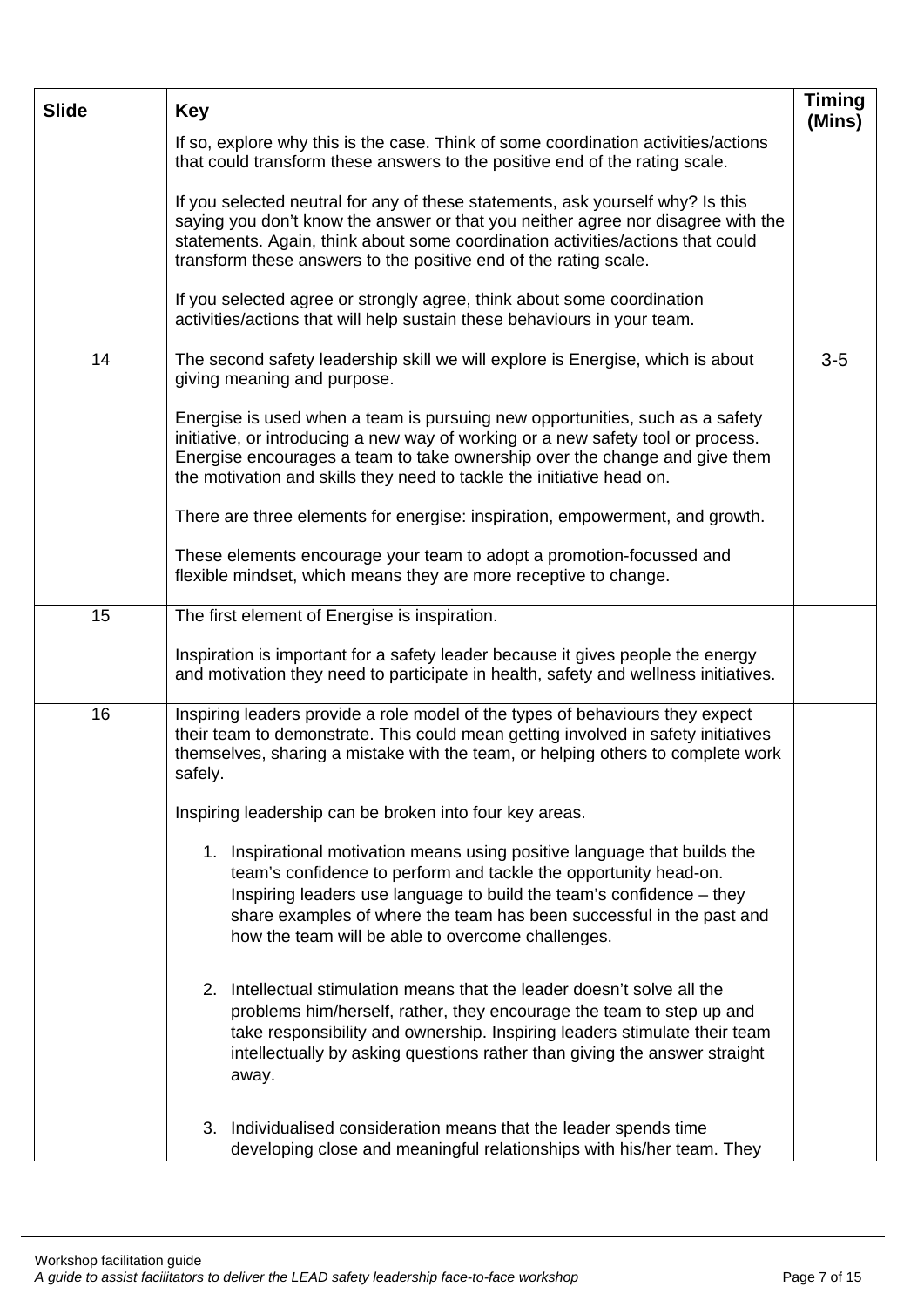| <b>Slide</b> | <b>Key</b>                                                                                                                                                                                                                                                                                                                                                                   | <b>Timing</b><br>(Mins) |
|--------------|------------------------------------------------------------------------------------------------------------------------------------------------------------------------------------------------------------------------------------------------------------------------------------------------------------------------------------------------------------------------------|-------------------------|
|              | check in about home life and show a genuine concern for people's<br>wellbeing.                                                                                                                                                                                                                                                                                               |                         |
|              | 4. Idealised influence means that the leader role-models the types of<br>behaviours they expect their team to demonstrate. This could mean<br>getting involved in safety initiatives themselves, sharing a mistake with<br>the team, or helping others to complete work safely.                                                                                              |                         |
|              | Tips to inspire workers include:<br>focus on the positive – what you want to see<br>$\bullet$<br>identify specific actions that can be undertaken<br>$\bullet$<br>draw on values and what is meaningful/important<br>$\bullet$<br>use inclusive language (i.e. 'we', our')<br>use positive and encouraging language<br>share examples of where the team has been successful. |                         |
|              | Activity 2.1 in your workbook.<br>Describe your ideal workplace culture in terms of health and safety – how do you<br>communicate this to your team in a way that inspires?                                                                                                                                                                                                  |                         |
|              | *Remember, we want to use positive and inclusive language like 'we', 'our'. We<br>want to draw on our values and what is important and include specific actions<br>that can be taken.                                                                                                                                                                                        |                         |
| 17           | The second element of Energise is empowerment.                                                                                                                                                                                                                                                                                                                               | $2 - 3$                 |
|              | Empowerment is using the authority or position as a leader to build confidence to<br>a team to create a sense of ownership and responsibility for achieving<br>outcomes.                                                                                                                                                                                                     |                         |
| 18           | Empowerment is achieved by giving people autonomy and support. Autonomy<br>means we allow people to make their own decisions about work. Support means<br>we offer help and guidance, if needed, to ensure workers are successful.                                                                                                                                           |                         |
|              | There are three types of autonomy we can give to our team:<br>1. when specific work tasks are undertaken<br>2. participative decision making<br>3. how specific work tasks are undertaken.                                                                                                                                                                                   |                         |
|              | Some examples include:<br>giving teams the chance to make WHS decisions<br>using participative decision-making such as seeking out ideas, solutions and<br>opinions from the team.<br>meaningful consultation at the workplace<br>providing teams with different options to complete WHS tasks.<br>$\bullet$                                                                 |                         |
|              | Activity 2.2 in your workbook.<br>Identify one or two health, safety or wellness decisions that your team could<br>make themselves in the near future.                                                                                                                                                                                                                       |                         |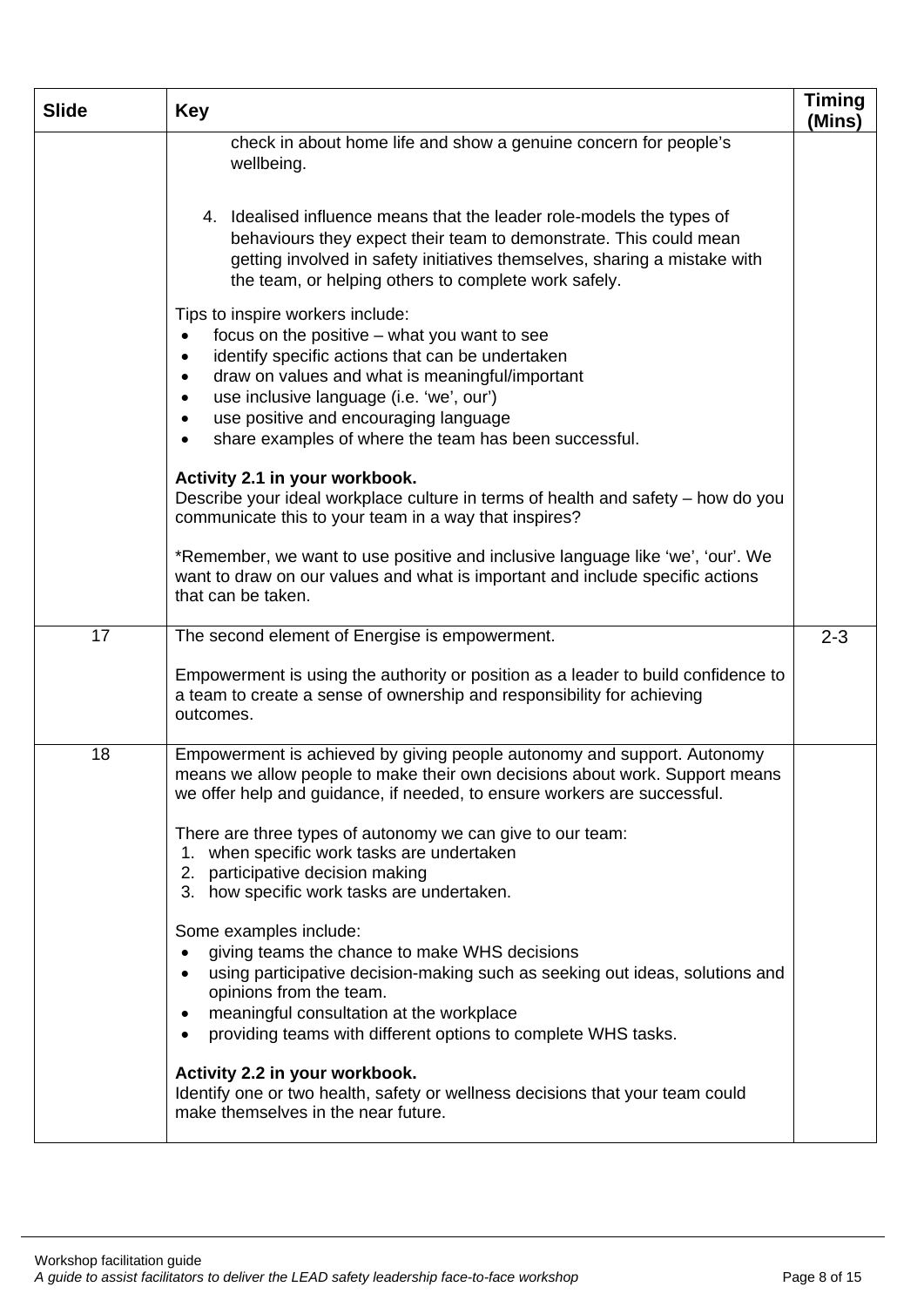| <b>Slide</b> | <b>Key</b>                                                                                                                                                                                                                                                                                                                                                                                                                                                                                                                                                                                                                                                                                                                                                                                                                                                                                              | <b>Timing</b><br>(Mins) |
|--------------|---------------------------------------------------------------------------------------------------------------------------------------------------------------------------------------------------------------------------------------------------------------------------------------------------------------------------------------------------------------------------------------------------------------------------------------------------------------------------------------------------------------------------------------------------------------------------------------------------------------------------------------------------------------------------------------------------------------------------------------------------------------------------------------------------------------------------------------------------------------------------------------------------------|-------------------------|
|              | Example: this could be when specific work tasks are undertaken such as safety<br>meetings, how specific tasks are undertaken or by whom, or ways to provide<br>meaningful consultation.                                                                                                                                                                                                                                                                                                                                                                                                                                                                                                                                                                                                                                                                                                                 |                         |
| 19           | The last element of Energise is growth.                                                                                                                                                                                                                                                                                                                                                                                                                                                                                                                                                                                                                                                                                                                                                                                                                                                                 | 1                       |
|              | Growth means coaching and nurturing teams to increase their skills and<br>capabilities around health and safety.                                                                                                                                                                                                                                                                                                                                                                                                                                                                                                                                                                                                                                                                                                                                                                                        |                         |
| 20           | Coaching can help teams to develop new health and safety skills in line with<br>opportunities or changes being pursued.                                                                                                                                                                                                                                                                                                                                                                                                                                                                                                                                                                                                                                                                                                                                                                                 |                         |
|              | A widely used coaching model is the GROW model consisting of the following<br>coaching stages or steps:<br>G stands for goals: What does the worker want to develop? Where do they<br>see themselves in the next three to six months with their health and safety<br>performance?<br>R stands for reality: What is the current state of play? Where are they strong<br>$\bullet$<br>and where are their areas of opportunity?<br>O stands for options and obstacles: What options can we brainstorm to<br>$\bullet$<br>increase or enhance skills, and what might block or impede development of<br>these skills? For example, lack of time in the job, lack of training<br>opportunities.<br>W stands for way forward: Deciding on and documenting a specific action<br>$\bullet$<br>plan, let's commit to what we will work on so that our discussion<br>materialises into actual change and actions. |                         |
|              | Some practical tips to use the GROW model in practice:<br>focus on one or two key goals at a time<br>$\bullet$<br>practice the GROW model on yourself<br>$\bullet$<br>use open questions<br>$\bullet$<br>use active listening<br>integrate into professional development planning.                                                                                                                                                                                                                                                                                                                                                                                                                                                                                                                                                                                                                      |                         |
|              | Activity 2.3 in your workbook.<br>In the context of work health and safety leadership, consider the below<br>questions:                                                                                                                                                                                                                                                                                                                                                                                                                                                                                                                                                                                                                                                                                                                                                                                 |                         |
|              | $G =$ Goals – What is one skill or capability in health and safety leadership you<br>would like to grow in the next three to six months?                                                                                                                                                                                                                                                                                                                                                                                                                                                                                                                                                                                                                                                                                                                                                                |                         |
|              | $R =$ Reality – Considering the current state of play, what is your main strength in<br>this area? Where do you have an opportunity to improve in this area?                                                                                                                                                                                                                                                                                                                                                                                                                                                                                                                                                                                                                                                                                                                                            |                         |
|              | $O =$ Options – What are some obstacles or barriers to improving this area?                                                                                                                                                                                                                                                                                                                                                                                                                                                                                                                                                                                                                                                                                                                                                                                                                             |                         |
|              | $W = Way Forward - What could be the next step, and how would you turn the$<br>above into actual change and actions?                                                                                                                                                                                                                                                                                                                                                                                                                                                                                                                                                                                                                                                                                                                                                                                    |                         |
| 21           | The third safety leadership skill is Adapt.                                                                                                                                                                                                                                                                                                                                                                                                                                                                                                                                                                                                                                                                                                                                                                                                                                                             |                         |
|              | Adapt is where the team has experienced failure or a mistake, and the focus is<br>on returning performance to an acceptable point as quickly as possible.                                                                                                                                                                                                                                                                                                                                                                                                                                                                                                                                                                                                                                                                                                                                               |                         |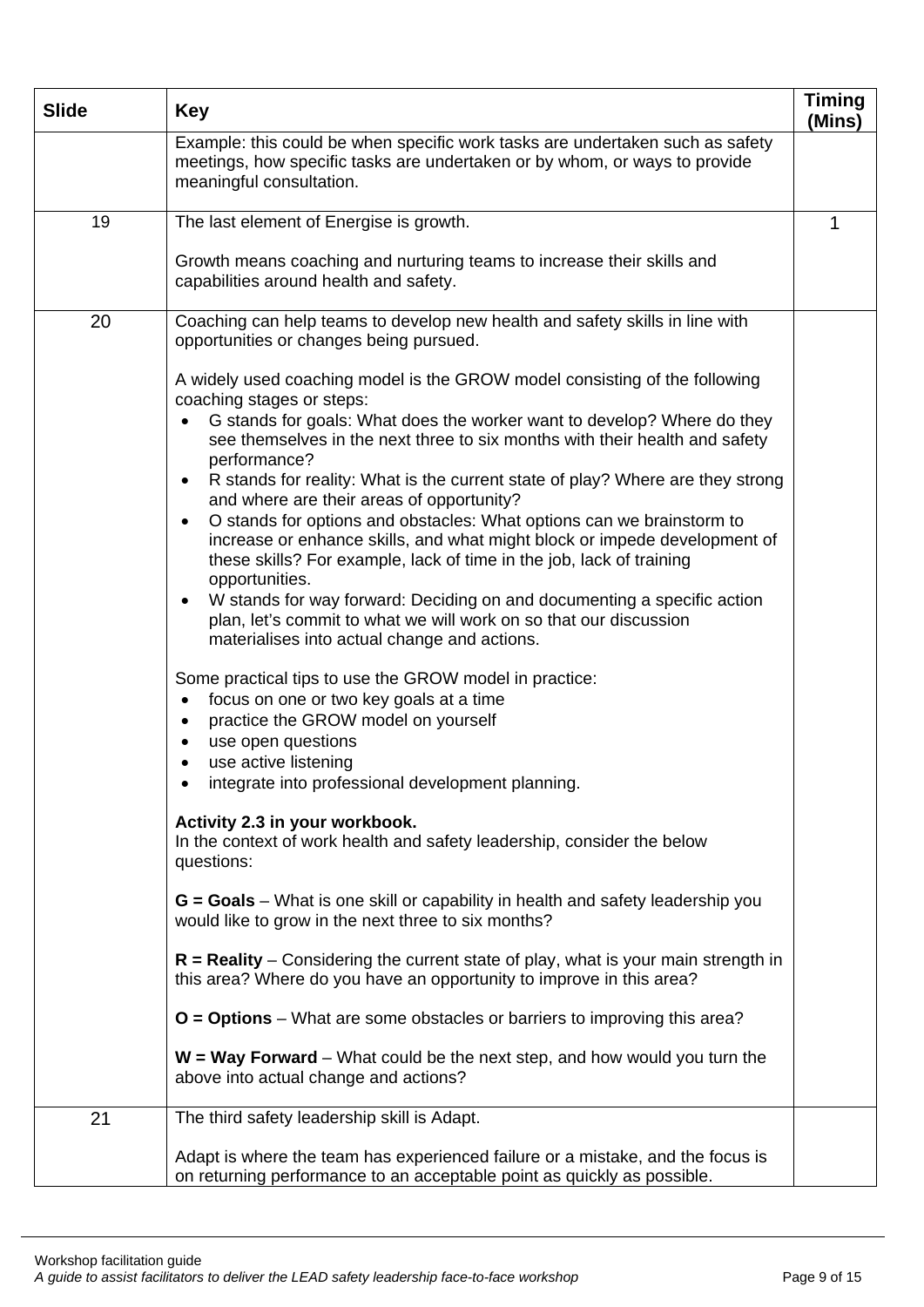| <b>Slide</b> | <b>Key</b>                                                                                                                                                                                                                                                                                                                                                                                                                                                                                                                                                      | <b>Timing</b><br>(Mins) |
|--------------|-----------------------------------------------------------------------------------------------------------------------------------------------------------------------------------------------------------------------------------------------------------------------------------------------------------------------------------------------------------------------------------------------------------------------------------------------------------------------------------------------------------------------------------------------------------------|-------------------------|
|              | As safety leader, when we use our Adapt skills, we are encouraging our team<br>through learning and development.                                                                                                                                                                                                                                                                                                                                                                                                                                                |                         |
|              | Adapt skills are achieved in practice through three elements:<br>1. reflection<br>2. voice<br>3. resilience.                                                                                                                                                                                                                                                                                                                                                                                                                                                    |                         |
| 22           | The first element of Adapt is reflection on past health and safety performance.                                                                                                                                                                                                                                                                                                                                                                                                                                                                                 |                         |
| 23           | The After-Action Review (AAR) was created by the US military as a way to learn<br>from active deployments. Team leaders use the AAR following field trips and<br>missions and has since been applied by many organisations with success.                                                                                                                                                                                                                                                                                                                        | $2 - 3$                 |
|              | The AAR has four key steps:<br>1. What was expected to happen?<br>Discuss the goals and intended outcomes that were originally<br>planned by the team.<br>2. What actually happened?<br>Balance what went wrong with what went right.<br>3. What caused the differences between the expected and actual<br>outcomes?<br>4. Finally, plan what will be done differently next time to achieve success<br>and prevent failures from reoccurring.                                                                                                                   |                         |
|              | This is in effect the monitor and review steps in the risk management process.<br>This should be conducted periodically or after an incident to improve safety at<br>the workplace.                                                                                                                                                                                                                                                                                                                                                                             |                         |
|              | Practical tips that help to use the After-Action Review process in practice:<br>• try to establish ground rules<br>• consider using a third-party facilitator<br>make sure to document and action outcomes<br>take time to also review the reflection process<br>judge performance not the person(s)<br>try to balance reflection on failure with success.<br>Activity 3.1 in your workbook.<br>Think about a recent project or task that involved some challenges. Now answer<br>the questions.<br>Can someone provide an example of their reflection process? |                         |
| 24           | The second element in Adapt is voice – that means encouraging team members,<br>so they are willing to speak up and voice their concerns.                                                                                                                                                                                                                                                                                                                                                                                                                        |                         |
| 25           | Voice is created when the team has support for speaking up. Also seen as<br>'psychological safety'.<br>Psychological safety is the term used to describe a team environment where                                                                                                                                                                                                                                                                                                                                                                               | $1 - 2$                 |
|              | everyone feels safe and comfortable to take interpersonal risks, such as raising<br>a safety issue or concern with others. When we achieve psychological safety, we<br>achieve a team environment where information is free flowing.                                                                                                                                                                                                                                                                                                                            |                         |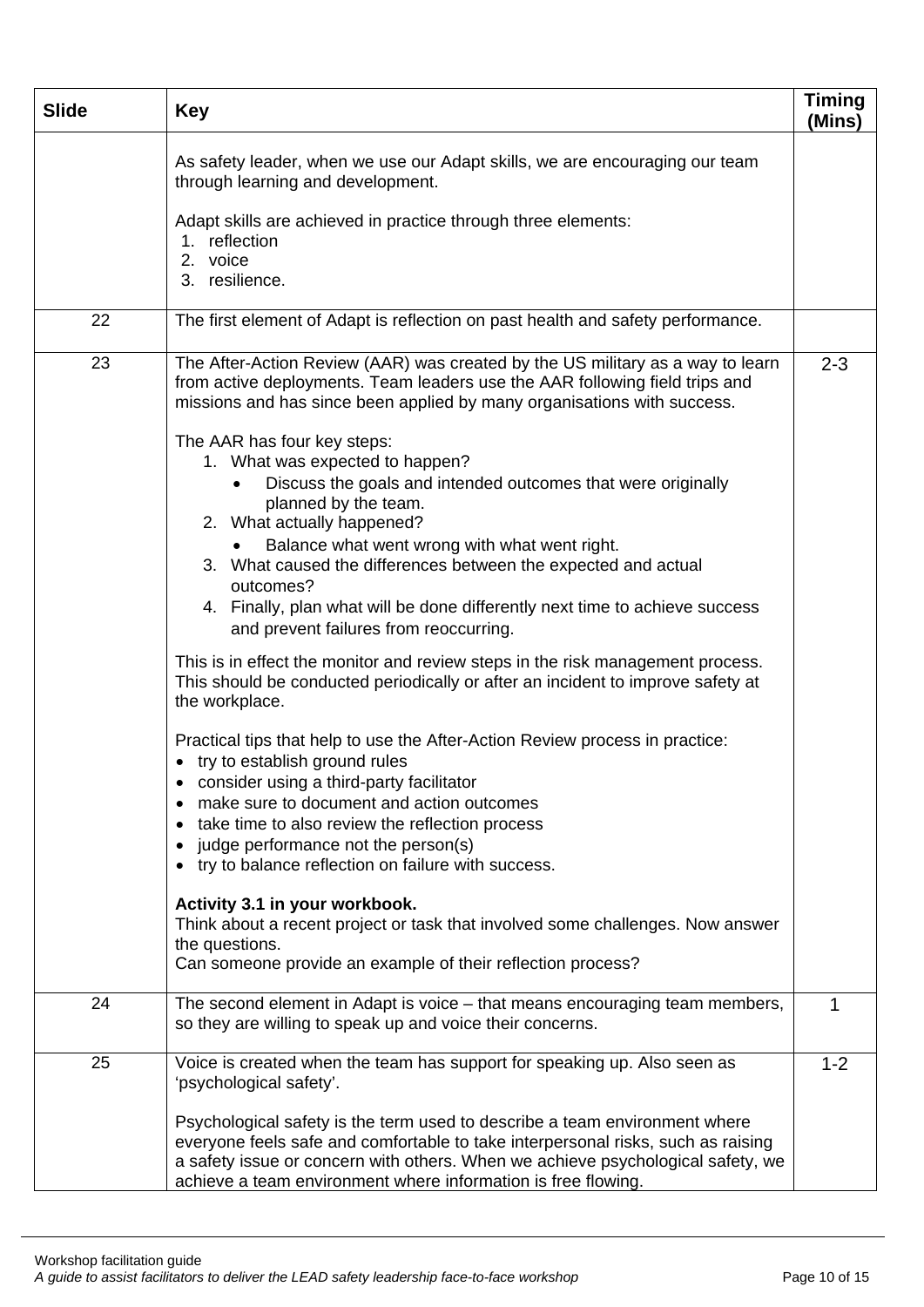| <b>Slide</b> | <b>Key</b>                                                                                                                                                                                                                                                                                                                                                                                          | <b>Timing</b><br>(Mins) |
|--------------|-----------------------------------------------------------------------------------------------------------------------------------------------------------------------------------------------------------------------------------------------------------------------------------------------------------------------------------------------------------------------------------------------------|-------------------------|
|              | Psychological safety can be characterised by the following beliefs:<br>it's ok to make mistakes<br>people aren't treated differently because of their experience or backgrounds<br>It's ok to voice concerns or disagree with others.                                                                                                                                                               |                         |
|              | Young workers in particular are likely to be impacted by the use of voice. If not<br>heard or considered when they first speak up, they are unlikely to raise issues in<br>the future.                                                                                                                                                                                                              |                         |
|              | Practical tips to achieve psychological safety include:<br>show 'visible leadership'<br>role-model openness and fallibility (showing you have your own weaknesses,<br>doubts, etc.)<br>invite and recognise input<br>٠<br>ask open-ended questions rather than providing the answers<br>reframe difficulties and mistakes as opportunities to learn<br>encourage opinions from diverse team members |                         |
|              | follow-up with quiet team members individually.<br>Activity 3.2 in your workbook.<br>Choose a strategy to increase your teams 'voice' and describe below how you<br>could implement it (visible leadership, role-modelling openness and sharing your<br>weaknesses, invite and recognise input, ask questions, reframe difficulties,<br>encourage diversity).                                       |                         |
| 26           | The last element of Adapt is resilience.                                                                                                                                                                                                                                                                                                                                                            | 1                       |
|              | Being resilient in this sense means being prepared for emergency scenarios and<br>recovering back to the original functioning as quickly as possible.                                                                                                                                                                                                                                               |                         |
| 27           | We can think about resilience like a piece of metal.                                                                                                                                                                                                                                                                                                                                                | 1                       |
|              | When our team lacks resilience, they can be seen as a solid piece of steel that<br>cracks or distorts under pressure. In some cases, they can be permanently<br>deformed or damaged (e.g. as a result of an incident that injures a team<br>member).<br>Instead, we aim to operate more like a spring – there is a capacity to withstand                                                            |                         |
|              | applied pressures and come back to the original mode of functioning when the<br>pressure is removed.                                                                                                                                                                                                                                                                                                |                         |
|              | Practical actions to build resilience:<br>integrate 'what if' scenario thinking into planning sessions<br>rotate emergency response roles around the team<br>defer to expertise over hierarchy<br>encourage error reporting and provide timely feedback<br>analyse team performance during emergency drills and provide feedback.                                                                   |                         |
|              | Activity 3.3 in your workbook.<br>Let's answer the following questions to see how resilient your team can be.<br>Discuss as a group. What could you do to encourage your team to be more<br>resilient?                                                                                                                                                                                              |                         |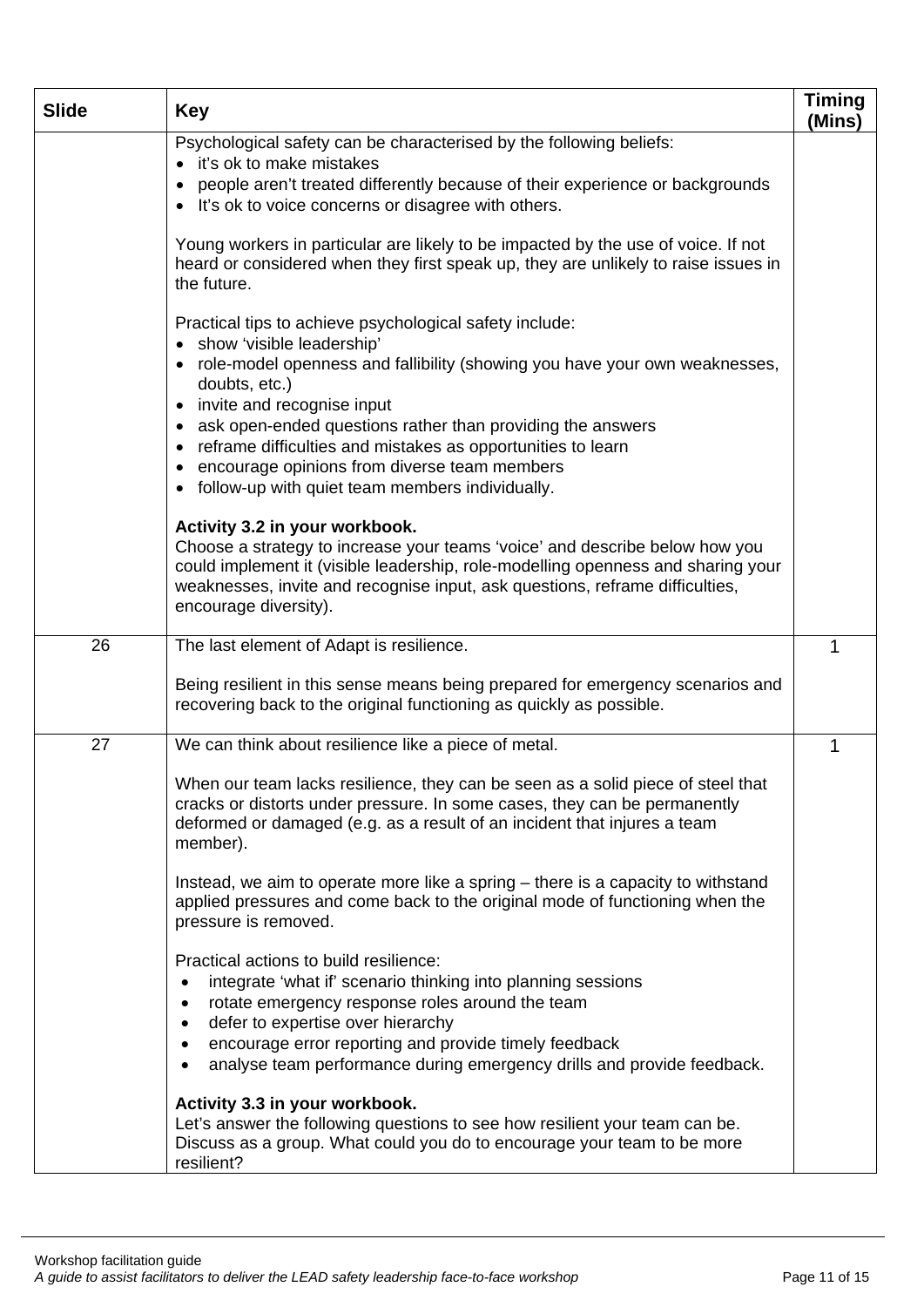| <b>Slide</b> | <b>Key</b>                                                                                                                                                                                                                                                                                                                                                                                                                                                                                                                                         | <b>Timing</b><br>(Mins) |
|--------------|----------------------------------------------------------------------------------------------------------------------------------------------------------------------------------------------------------------------------------------------------------------------------------------------------------------------------------------------------------------------------------------------------------------------------------------------------------------------------------------------------------------------------------------------------|-------------------------|
| 28           | The final safety leadership skill is Defend, which is useful when the team is faced<br>with dangerous or high-risk work.                                                                                                                                                                                                                                                                                                                                                                                                                           |                         |
|              | Defend is achieved in practice through three elements:<br>1. vigilance                                                                                                                                                                                                                                                                                                                                                                                                                                                                             |                         |
|              | 2. accountability<br>3. monitoring.                                                                                                                                                                                                                                                                                                                                                                                                                                                                                                                |                         |
|              |                                                                                                                                                                                                                                                                                                                                                                                                                                                                                                                                                    |                         |
| 29           | The first element of Defend is vigilance.                                                                                                                                                                                                                                                                                                                                                                                                                                                                                                          | 1                       |
|              | This element means we are helping the team to be vigilant to risk in the<br>environment through a focus on characteristics of the human brain.                                                                                                                                                                                                                                                                                                                                                                                                     |                         |
| 30           | For this section we will look at the workings of the human brain. Let's talk about<br>some characteristics that play a role in health and safety.                                                                                                                                                                                                                                                                                                                                                                                                  | $3 - 4$                 |
|              | Attention is like a spotlight, illuminating a small area at once; however, it is<br>limited. One the one hand, focussed attention is a powerful tool to spot risks, and<br>on the other hand, we can miss things that we aren't consciously looking for.                                                                                                                                                                                                                                                                                           |                         |
|              | Autopilot is a brain capability that automates complex behaviours and<br>movements. Have you ever driven your car home and not realised how you got<br>there? This is autopilot in action. Repeated and routine behaviours become<br>automated by a region of the brain called the Cerebellum. When the behaviours<br>are helpful, such as wearing the correct PPE, autopilot can be powerful. If the<br>habits are unsafe, then autopilot can be a problem.                                                                                       |                         |
|              | <b>Stress</b> actually has a positive effect on our performance, if delivered in the right<br>dose. Too much and we become overwhelmed, and too little and we become<br>bored or distracted. Knowing your team's tolerance for stress and managing<br>their environment so they experience the right amount of stress is important to<br>achieve safe outcomes.                                                                                                                                                                                    |                         |
|              | Fatigue is about managing energy: physical, emotional, and mental energy.<br>Over time, these energies will become depleted. Take physical energy for<br>example. If we miss a night's sleep or work at a high pace all day, our physical<br>energy levels will be depleted. Same with emotional and mental energy - we<br>may have a distressing event happen in our lives or have to concentrate for long<br>periods of time. As a supervisor it is vital that you are aware of your team's<br>energy levels and take active steps to manage it. |                         |
|              | Employers should ensure they are managing risks of work-related fatigue and<br>work-related stress through work design.                                                                                                                                                                                                                                                                                                                                                                                                                            |                         |
|              | Complacency is the state we come to when we become used to risks in our<br>environment. When we perform a task repeatedly and don't experience an<br>accident, sometimes this can lead to a false sense of security. We may feel that<br>we can take shortcuts when in fact it is only luck or chance that we don't get<br>injured. Discussing the consequences of unsafe actions and engaging in<br>meaningful risk assessment are ways to reduce complacency.                                                                                    |                         |
|              |                                                                                                                                                                                                                                                                                                                                                                                                                                                                                                                                                    |                         |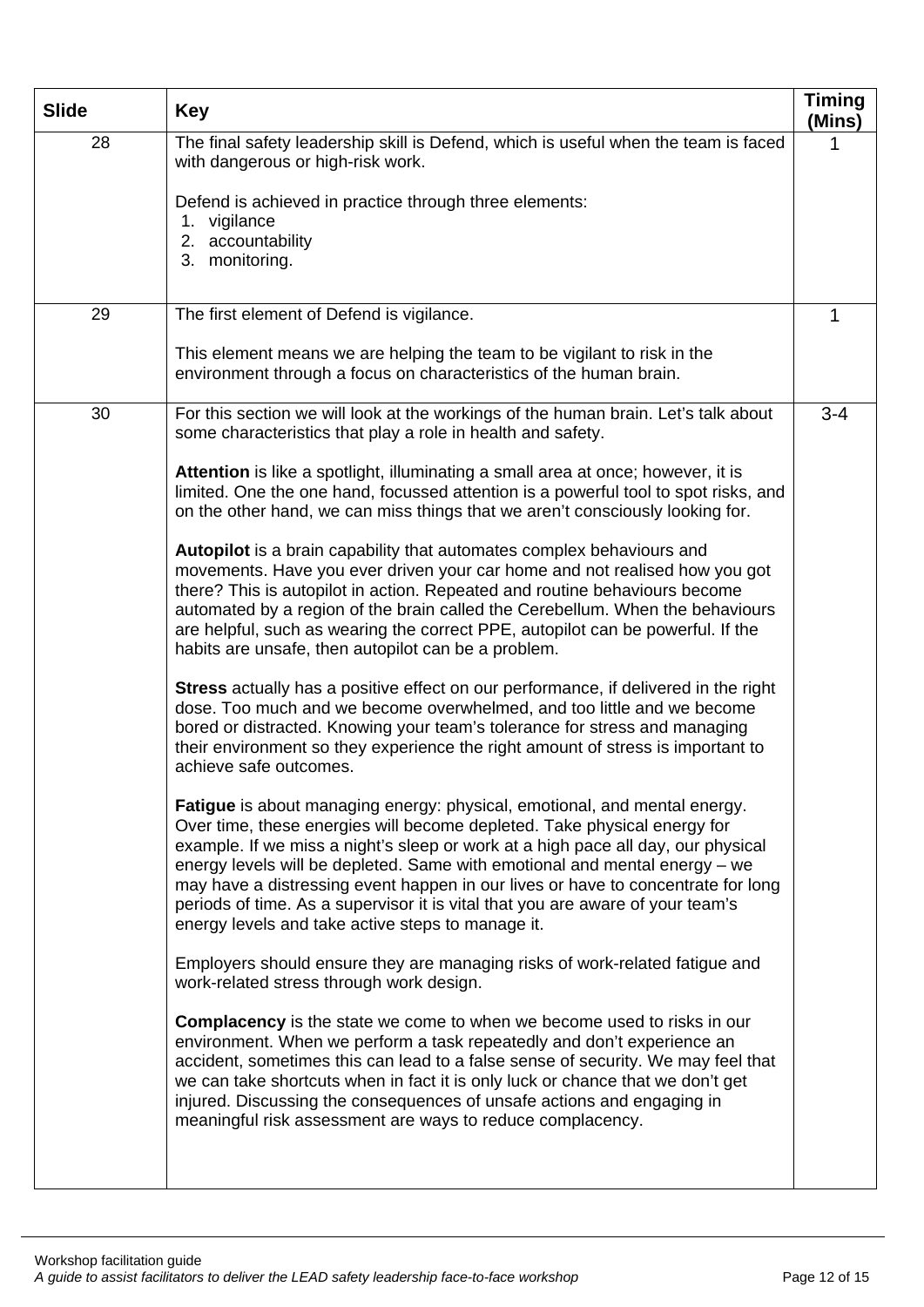| <b>Slide</b> | <b>Key</b>                                                                                                                                                                                                                                                                                                                                                                                                                                                                                                                                                                            | Timing<br>(Mins) |
|--------------|---------------------------------------------------------------------------------------------------------------------------------------------------------------------------------------------------------------------------------------------------------------------------------------------------------------------------------------------------------------------------------------------------------------------------------------------------------------------------------------------------------------------------------------------------------------------------------------|------------------|
|              | Activity 4.1 in your workbook.<br>Thinking about complacency, tick the hazards below where you think your team<br>has become complacent (underappreciating the risk).                                                                                                                                                                                                                                                                                                                                                                                                                 |                  |
| 31           | The second element of Defend is accountability - making our expectations<br>known and driving these standards across the team to produce a minimum level<br>of acceptable performance.                                                                                                                                                                                                                                                                                                                                                                                                | 1                |
|              | How do you ensure that people in your team are accountable to health and<br>safety requirements at work?                                                                                                                                                                                                                                                                                                                                                                                                                                                                              |                  |
|              | What is your role, as supervisor in achieving this?                                                                                                                                                                                                                                                                                                                                                                                                                                                                                                                                   |                  |
| 32           | We can build accountability across our team by ensuring organisational justice<br>and procedural fairness.                                                                                                                                                                                                                                                                                                                                                                                                                                                                            | $2 - 3$          |
|              | Developing a fair and just culture is a way to increase accountability through<br>improving the context that drives behaviour, rather than simply addressing the<br>behaviour itself. This means we look deeper than 'someone violated a<br>procedure' when investigating incidents.                                                                                                                                                                                                                                                                                                  |                  |
|              | Here are some questions you could consider asking next time an incident or<br>near-miss happens in your area:<br>Was there a leader instruction or influence to do it?<br>$\bullet$<br>Was the expectation/procedure clear and workable?<br>٠<br>Did the worker have the required skills and knowledge?<br>$\bullet$<br>Was an honest mistake/slip/lapse involved?<br>٠<br>Is this an accepted practice among peers?<br>$\bullet$<br>Is the system of work appropriate to the tasks being performed?<br>$\bullet$<br>Are risks systematically managed at the workplace?<br>$\bullet$  |                  |
|              | Activity 4.2 in your workbook.<br>List your health, safety and wellness expectations (what you consider to be<br>minimum standards of behaviour in your work area). Discuss as a group.                                                                                                                                                                                                                                                                                                                                                                                               |                  |
|              | From the listed expectations, choose one that you believe is not satisfactory and<br>tick the possible causes:<br>Was there a leader instruction or influence to do it?<br>$\bullet$<br>Was the expectation/procedure clear and workable?<br>٠<br>Did the worker have the required skills and knowledge?<br>$\bullet$<br>Was an honest mistake/slip/lapse involved?<br>$\bullet$<br>Is this an accepted practice among peers?<br>$\bullet$<br>Is the system of work appropriate to the tasks being performed?<br>$\bullet$<br>Are risks systematically managed at the workplace?<br>٠ |                  |
|              | What can you put in place to ensure the minimum standard of behaviour for this<br>health, safety and wellness expectation is improved?                                                                                                                                                                                                                                                                                                                                                                                                                                                |                  |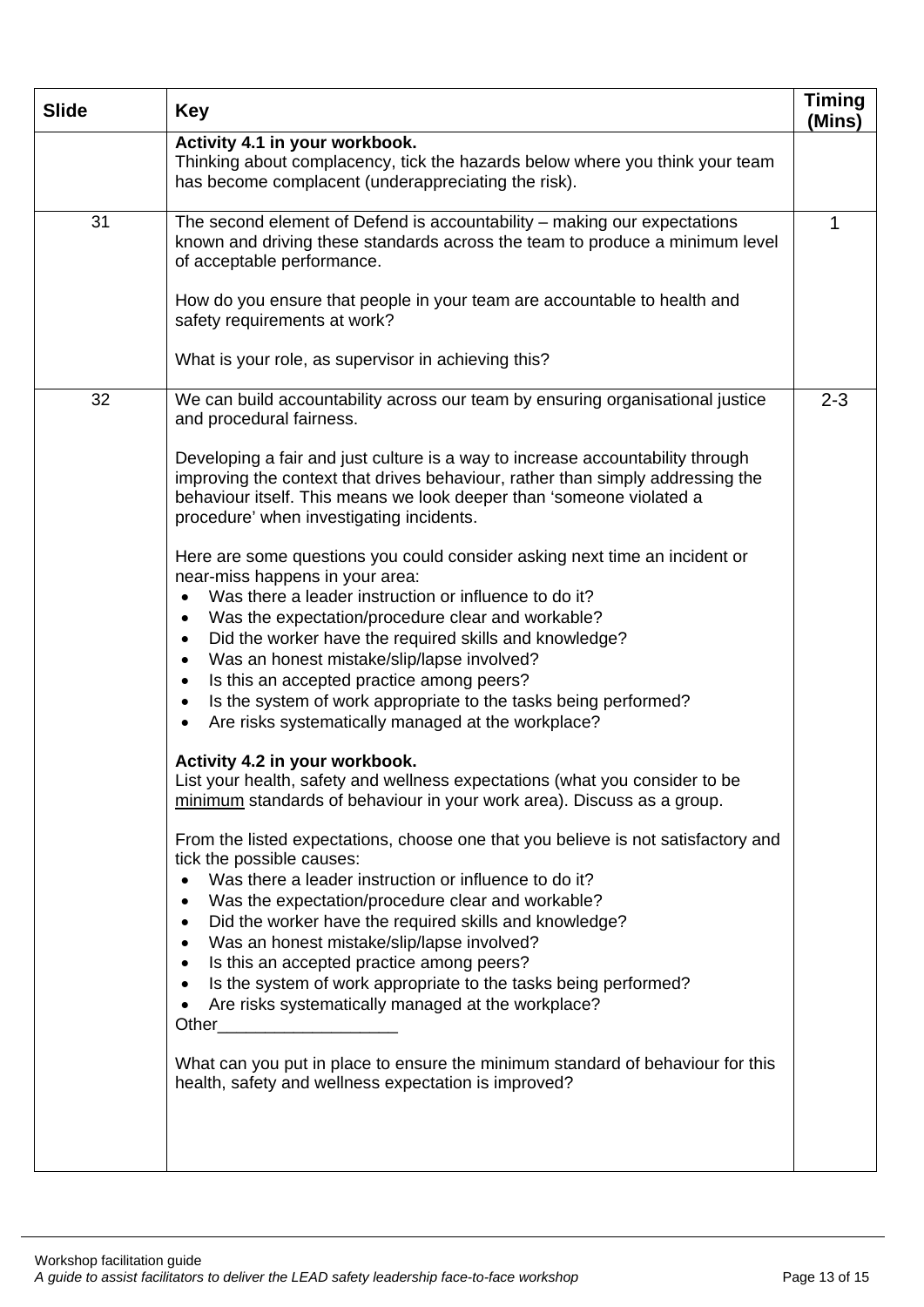| <b>Slide</b> | <b>Key</b>                                                                                                                                                                                                  | <b>Timing</b><br>(Mins) |
|--------------|-------------------------------------------------------------------------------------------------------------------------------------------------------------------------------------------------------------|-------------------------|
| 33           | The last element for Defend is monitoring.                                                                                                                                                                  |                         |
|              | Monitoring doesn't mean micromanaging. It means taking an active interest in<br>how work is being done and ensuring workers are enacting your expectations.                                                 |                         |
| 34           | We can think of monitoring as a spectrum, ranging from passive at one end,<br>through to attentive in the middle, and finally up to controlling. What we aim for<br>as leaders is to be attentive.          | $2 - 3$                 |
|              | Some of the ways we can monitor the team's health and safety performance are:<br>sample activities with a curious eye<br>provide balanced feedback                                                          |                         |
|              | discuss performance individually and as a team<br>٠<br>speak with clients and other stakeholders about team performance.                                                                                    |                         |
|              | Activity 4.3 in your workbook.<br>What's one activity you currently do to monitor health, safety and wellness in<br>your team?                                                                              |                         |
|              | Would you do anything differently?                                                                                                                                                                          |                         |
| 35           | This brings us to the conclusion of the LEAD model. We have examined the four<br>safety leadership skills and the three elements that enable us to achieve<br>success in different work situations.         | $1 - 2$                 |
|              | The key takeaways from this model are to be adaptable and flexible in your<br>safety leadership, respond to the situation as required, and use different<br>elements to help your team achieve their goals. |                         |
| 36           | We'll finish up today with one final activity.                                                                                                                                                              | 5                       |
|              | As a safety leader, write down at least:                                                                                                                                                                    |                         |
|              | one thing you will start doing<br>one thing you will stop doing                                                                                                                                             |                         |
|              | one thing you will keep doing.                                                                                                                                                                              |                         |
|              | Ask for volunteers to share their actions.                                                                                                                                                                  |                         |
|              | Now that you have these, put them up on your desk/post-it-note/diary at work.                                                                                                                               |                         |
|              | Start thinking about an action plan to put in motion how you are going to start,<br>stop and continue these safety leadership actions?                                                                      |                         |
|              | Share your learnings with your senior management and your team and involve<br>them in the planning process.                                                                                                 |                         |
| 37           | Comments, questions, feedback?                                                                                                                                                                              | 5                       |
| $M_{\odot}$  |                                                                                                                                                                                                             |                         |

### **Workshop ends**

#### **The LEAD Safety Leadership workshop facilitation guide**

A Joint Initiative between Workplace Health and Safety Queensland, University of Queensland, and Curtin **University**